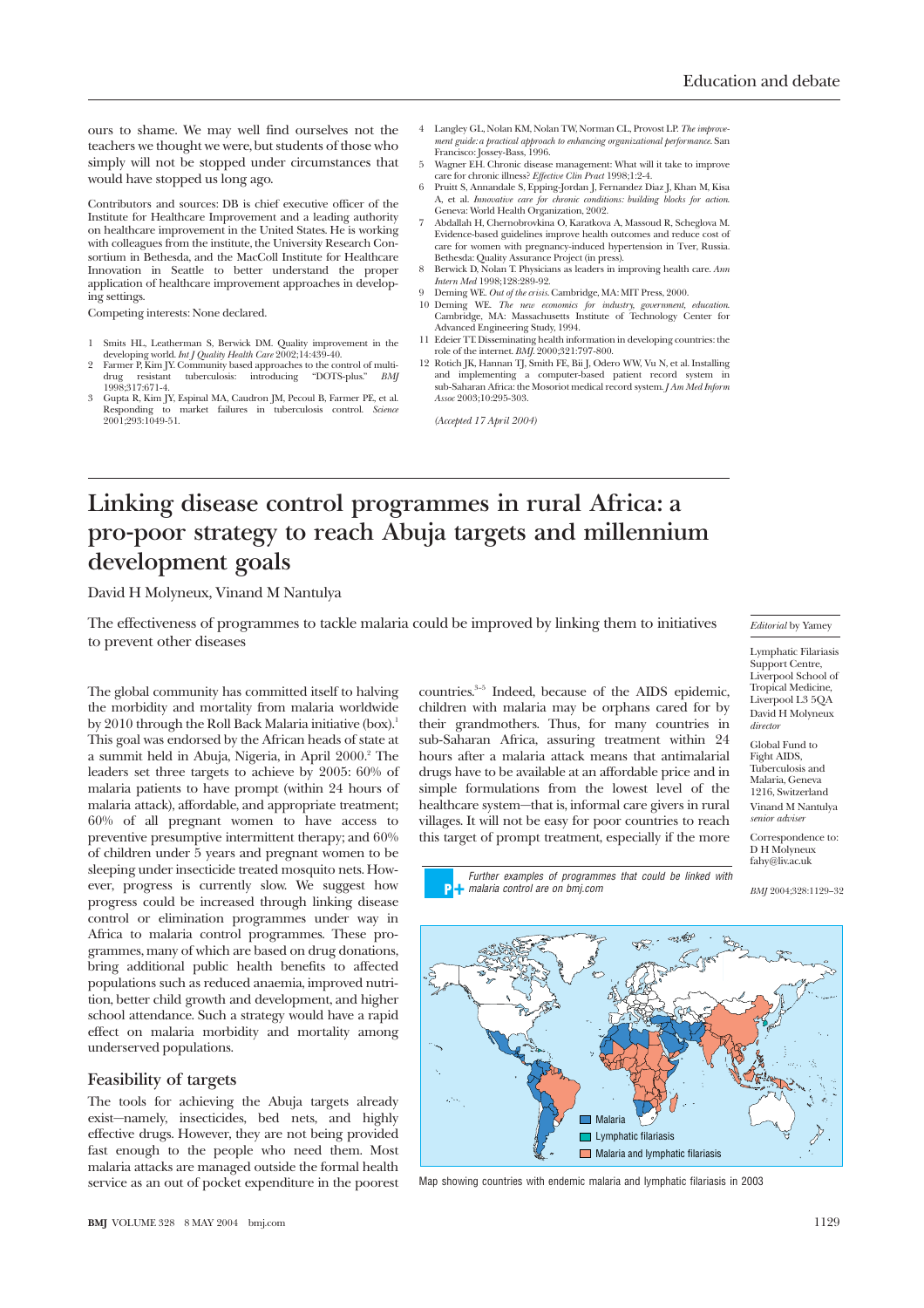#### **Roll Back Malaria strategies**

- Providing prompt access to effective treatment, especially in young children
- Preventing and controlling malaria during
- pregnancy
- Promoting the use of insecticide treated mosquito nets as a means of prevention
- Dealing effectively with malaria in emergency and epidemic situations

effective, but more expensive, artemisinin based combination treatments are to be used. The donor community, governments of recipient countries, and the pharmaceutical industry need to redouble their efforts to make this happen.

The target is equally challenging for intermittent presumptive therapy for pregnant women. Antenatal services are not readily accessible to pregnant women in rural areas in sub-Saharan Africa, largely because of household poverty and poor health infrastructure. A high proportion of women that attend antenatal services make one or just a few irregular visits, after which they deliver their babies at home without the aid of a qualified attendant.

The most effective approach to reducing morbidity and mortality from malaria among the poor and hard to reach populations in rural areas in Africa is to control the mosquito vector. Effective control of the vectors should also reduce the selection pressure for drug resistance against available drugs.<sup>6</sup> Current emphasis in vector control is on the use of insecticide treated bed nets, with the aim of achieving 60% coverage. However, the approach recommended for sub-Saharan Africa—a voucher scheme for pregnant women—has had a slow uptake and may be insufficient to meet the target.

Under the scheme, touted as an example of publicprivate partnership, vouchers are given to pregnant women attending antenatal services. The women can use the vouchers to buy bed nets at local outlets at subsidised prices. However, since a high proportion of pregnant women in rural sub-Saharan Africa do not attend antenatal services, the voucher scheme misses them and their children. Moreover, malaria is a disease of poverty. The women receiving the vouchers may not be able to afford to pay for the nets, even at subsidised prices, especially as they do not have control over the use of the household resources.

To achieve the Abuja targets and the United Nation's millennium development goals, African countries will need novel and creative approaches to increase access to preventive measures. Access to health care by needy populations is a particular challenge.

#### **Another approach**

We believe that an effective way to increase use of bed nets would be to link their distribution to other community driven global health initiatives that have similar requirements. This would improve access to poor and hard to reach populations and potentially save costs. It also offers the opportunity to extend other public health benefits (such as mass de-worming, immunisation, and provision of clean water) to hard to reach rural populations. Table 1 gives some examples of these initiatives.

The feasibility of our proposed strategy is shown by a recent, albeit limited, experience that linked the distribution of free nets to a measles vaccination campaign in remote rural districts in Zambia and Ghana.<sup>78</sup> Through the measles immunisation campaign, families with children under 5 years old were readily targeted for distribution of nets. The immunisation campaign achieved the Abuja target for net coverage in one week. Follow up after the campaign showed that coverage for both the nets and measles vaccination in the poorest quintile was as high as in the richest quintile, showing that this approach can extend public health benefits to poor populations.

### **Linking with lymphatic filariasis**

For both programmatic and technical reasons, the global programme to eliminate lymphatic filariasis lends itself particularly well to linkage with malaria control programmes. The programme aims to reach all eligible individuals living in areas at risk of lymphatic filariasis once a year to deliver single dose drugs. Many of these areas are also affected by malaria (figure). The programme ensures repeated access to entire populations and thereby makes it an ideal partner for other programmes where yearly contact with hard to reach populations is essential, such as distribution of insecticide treated nets.

|                                       | <b>Onchocerciasis</b>                                                                                                                            | <b>Lymphatic filariasis</b>                                                                                                                                                           | Intestinal helminths/<br>schistosomiasis                                                                                                           | Measles                                                                                                          | Trachoma                                                                                                               |
|---------------------------------------|--------------------------------------------------------------------------------------------------------------------------------------------------|---------------------------------------------------------------------------------------------------------------------------------------------------------------------------------------|----------------------------------------------------------------------------------------------------------------------------------------------------|------------------------------------------------------------------------------------------------------------------|------------------------------------------------------------------------------------------------------------------------|
| Obiective                             | To establish within 12 years,<br>effective and self sustainable<br>community based ivermectin<br>treatment throughout endemic<br>areas in Africa | Elimination of lymphatic<br>filariasis as public health<br>problem by 2020                                                                                                            | Reduce morbidity and<br>mortality; target school aged<br>children through regular<br>treatment                                                     | Global eradication                                                                                               | Elimination of blindness due to<br>trachoma                                                                            |
| Programme strategy<br>or intervention | Community directed treatment<br>with ivermectin                                                                                                  | Annual drug treatment with<br>diethylcarbamazine plus<br>albendazole or albendazole plus<br>ivermectin in areas co-endemic<br>for onchocerciasis. Vector<br>control where appropriate | Mass chemotherapy through<br>community treatment and<br>school health programmes,<br>improve sanitation, health<br>education                       | High vaccination coverage of<br>susceptible people:<br>Catch up campaigns<br>Follow up campaigns<br>Surveillance | SAFE strategy (surgery,<br>antibiotics, face washing, and<br>environmental improvement-<br>clean water and sanitation) |
| Affected regions                      | 19 countries in WHO's<br>AFRO region                                                                                                             | $>80$ endemic countries in the<br>tropics                                                                                                                                             | All developing countries in<br>tropics and subtropics;<br>schistosomiasis particularly in<br>Africa, South East Asia, and<br>parts of the Americas | All except Americas                                                                                              | Global tropics                                                                                                         |

**Table 1** Health initiatives that could be combined with malaria control programmes

Further examples are available on bmj.com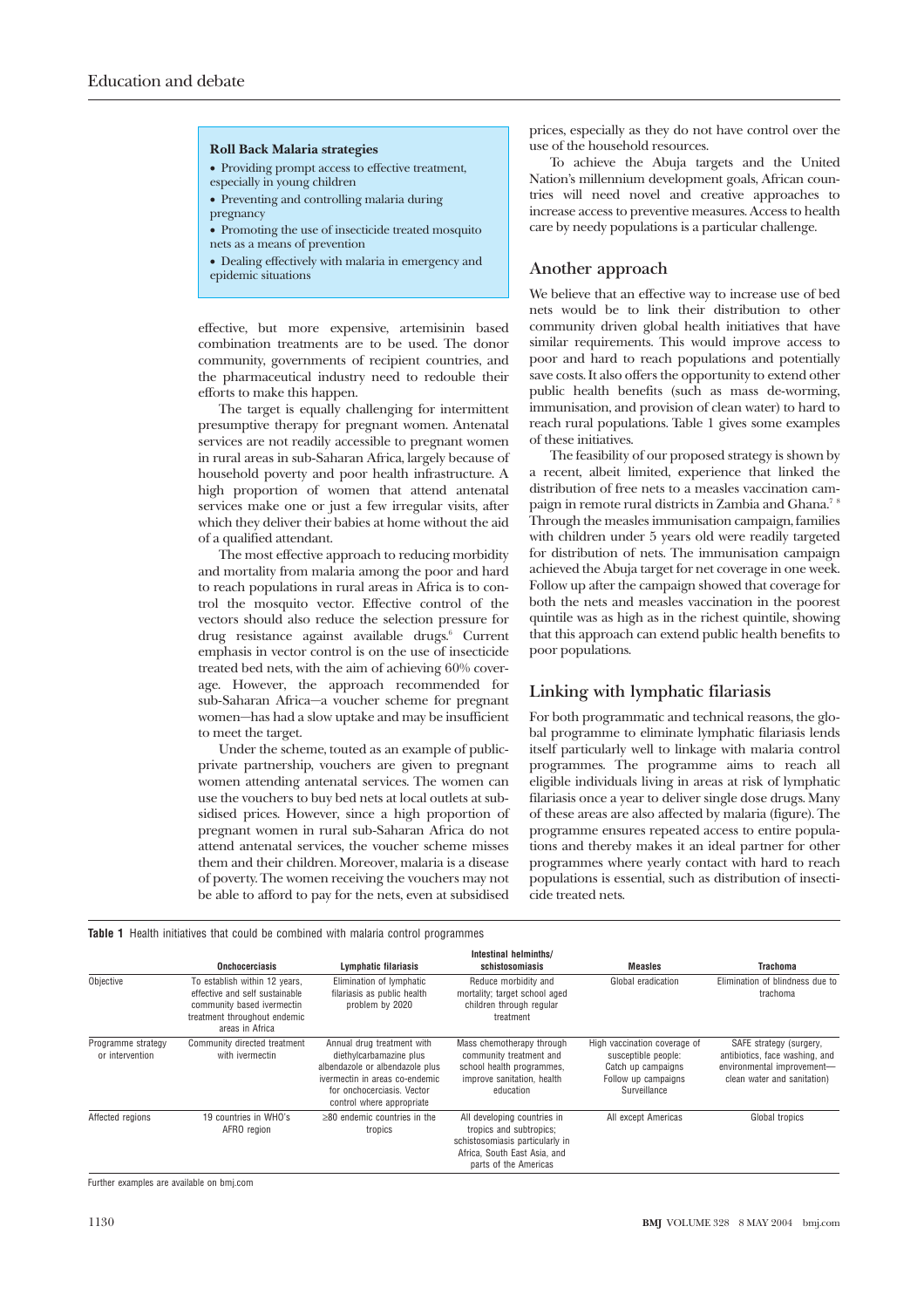**Table 2** Broad antiparasite effectiveness (%) of single dose of drugs used to control lymphatic filariasis<sup>12</sup>

| Ivermectin | Albendazole |  |
|------------|-------------|--|
| 100        | 100         |  |
| 95         | 45          |  |
| 85         | 85          |  |
| $10 - 50$  | 40-60       |  |
| $0 - 20$   | 95          |  |
| 100        | 80          |  |
| 95         |             |  |
| 100        |             |  |
| 100        |             |  |
|            |             |  |

Albendazole is also effective against cysticercosis, hydatids, Giardia,

trichomonads, Microsporidia, and Cryptosporidia but requires more than one dose.

In addition to the opportunity for repeated access to entire populations, technical similarities favour strong linkages between programmes to eliminate filariasis and control malaria. Lymphatic filariasis is transmitted by mosquitoes, and in sub-Saharan Africa and parts of the Pacific *Anopheles* species of mosquitoes are vectors of both malaria and the filarial parasite *Wuchereria bancrofti*. <sup>9</sup> Vector control through insecticide treated nets has also been shown to protect against filariasis, although it is not part of the recommended strategy to eliminate the disease. Indeed, in East Africa and Papua New Guinea bed nets, primarily deployed to prevent malaria, also greatly decreased transmission of filariasis, even without being impregnated with insecticide.<sup>10 11</sup> Thus, joint control programmes have clear potential for enhancing public health benefits in rural communities in co-endemic regions.

The use of albendazole in the filariasis programme also reduces the anaemia caused by hookworm and *Trichuris* infections (table 2). This in turn will affect the anaemia associated maternal and infant and child morbidity and mortality closely linked to malaria.13 14 In addition, Spiegel et al reported a reduction in malaria episodes in children in Senegal who were not infected with helminths.15 The degree of protection conferred by a worm free status, estimated to be 10-fold, is equivalent to or greater than that conferred by the sickle cell trait.16 This finding, although needing to be repeated on a larger scale, suggests that filariasis control programmes could also reduce morbidity and mortality from malaria and helminth infection. Other well documented effects of deworming include improved nutritional status,<sup>17</sup> better micronutrient uptake, improved cognitive development of children,<sup>18</sup> increased weight gain,<sup>17</sup> improved physical fitness and appetite,<sup>19</sup> and increased school attendance.<sup>19</sup> <sup>20</sup>

The donated drugs supporting the programme to eliminate lymphatic filariasis (ivermectin from Merck and Co and albendazole from GlaxoSmithKline<sup>21</sup>) could become important incentives to communities for participating in bed net utilisation programmes. Uptake is likely to be even higher if the nets (preferably long lasting, insecticide treated nets) could also be given free to rural populations. Distributing free insecticide treated nets to these populations will increase their productivity, reduce out of pocket costs for treating malaria, and thereby help alleviate household poverty. An economically empowered community may be able thereafter to access other health services, including replacement of nets. Reimpregnation of nets

## **Further resources**

- Roll Back Malaria www.rbm.who.int
- International Federation of Red Cross and Red
- Crescent Societies www.ifrc.org
- Global Initiative to Eliminate Filariasis
- www.filariasis.org
- Filariasis.net http://filariasis.net
- International Trachoma Initiative www.trachoma.org
- African Programme for Onchocerciasis Control
- www.who.int/ocp/apoc
- Regional Program for the Elimination of Onchocerciasis www.iadb.org/EXR/doc97/apr/
- rg4610e.htm
- Global Fund to Fight HIV/AIDS, Tuberculosis and Malaria www.theglobalfund.org
- Schistosomiasis Control Initiative www.schisto.org
- Partnership for Child Development
- www.child-development.org
- Partners for Parasite Control www.who.int/
- wormcontrol/en

with insecticide may also be increased if the retreatments were provided alongside mass drug administration programmes targeting lymphatic filariasis, onchocerciasis, schistosomiasis, intestinal parasites, and trachoma.

The broader public health value of insecticide treated nets for controlling transmission of vector borne infections has been amply shown not only in malaria, but also for lymphatic filariasis,<sup>22</sup> cutaneous leishmaniasis,<sup>23</sup> Chagas' disease,<sup>24</sup> and tick borne relapsing fever. The nets also reduce nuisance insects (*Culex* and *Cimex* bed bugs), which users often find the most value.

#### **Making linkage work**

Linkage of programmes to control individual diseases would provide greater health benefits at reduced costs to the healthcare system. The companies that manufacture drugs for elimination of onchocerciasis, filariasis, and trachoma have agreed to donate them for as long as required. Programmes currently focused on single diseases should now create linkages at national, district, and community level. Community workers already trained through complementary initiatives, such as the polio eradication programme, could be used for mass programmes to deliver drugs to treat filariasis and distribute insecticide treated nets. For instance, in the first annual mass drug administration in Zanzibar in 2001, over 4000 community workers, initially trained through other programmes, reached 76% of the 800 000 target population at risk of lymphatic filariasis in a well planned, single day, door to door campaign. Linking distribution of nets to such a campaign would deliver on the Abuja targets for coverage and also meet other health related millennium development goals.

Such integrated distribution strategies also reduce operational costs. The average cost for the delivery of free nets when linked to a measles campaign was \$3.74  $(\text{\textsterling}2.07, \text{\textsterling}3.11)$  for each net delivered, of which \$3.42 was for the cost of a net, and only \$0.32 for distribution logistics.25 These are among the lowest figures documented in Africa.